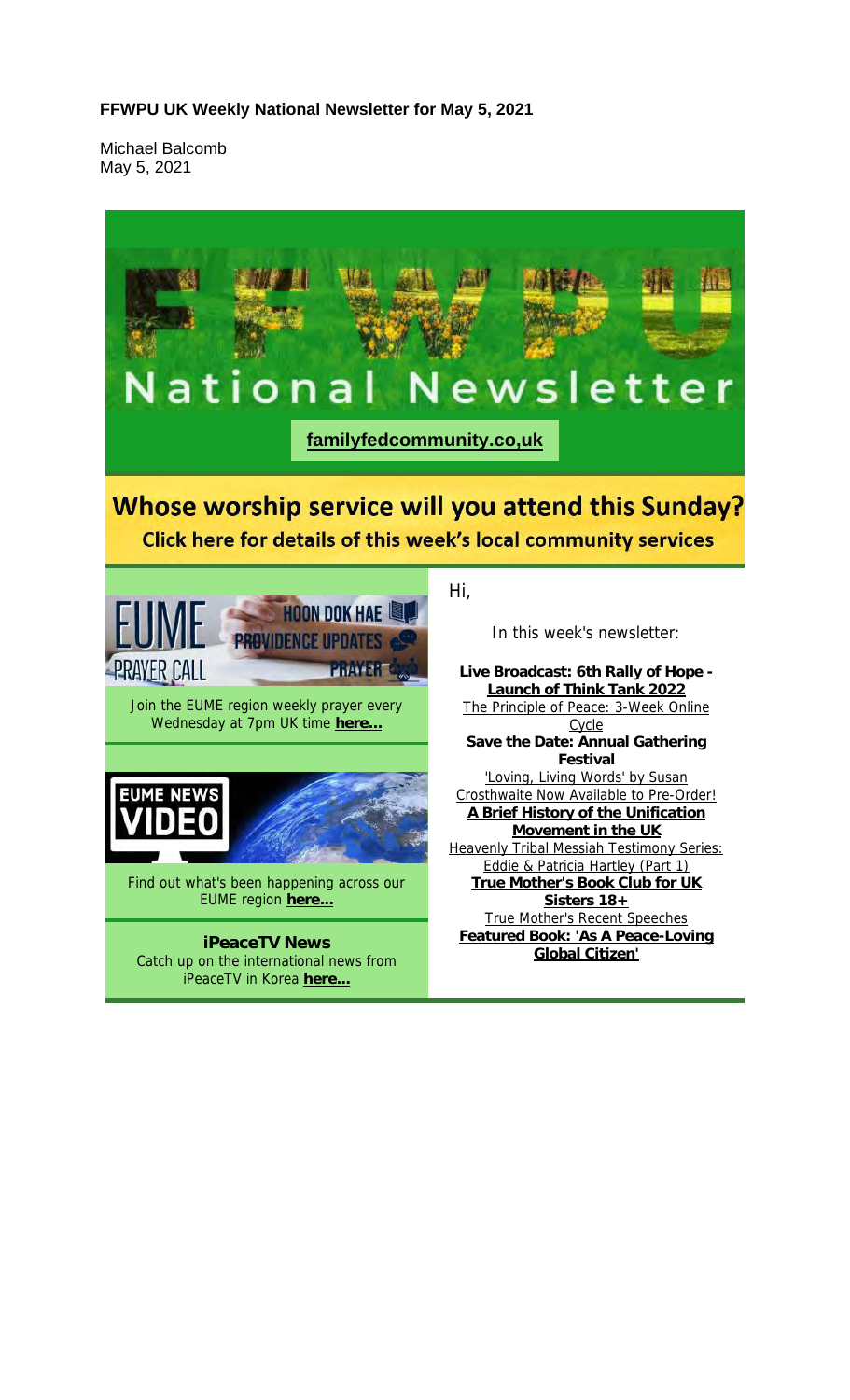

### **Live Broadcast: 6th Rally of Hope - Launch of Think Tank 2022**

**Date:** Sunday 9th May at 1:30am BST

Heads of states and experts from various fields such as politics, business, academia, and the media will gather for the 6th Rally of Hope this Sunday. Highlights of the event will be broadcast in the evening at 5pm BST.

**View More**

### **The Principle of Peace: 3- Week Online Cycle**

**Dates:** Tuesday 11th, 18th & 25th May

This 3-week online series taught by Mr Jack Corley is aimed at a wider audience, so please feel free to invite your friends, Ambassadors for Peace, youths, etc.

**View More**



### le e cvc THE PRINCIPLE OF PEACE

DISCOVER THE TEACHING OF SUN MYUNG MOON AND HAK JA HAN MOON



### **Save the Date: Annual Gathering Festival**

We're super excited to announce that the Annual Gathering Festival is happening this year!

Join us on Saturday 17th and Sunday 18th July at Cleeve House for a Covid-secure summer event where we can reunite with friends and enjoy an exciting programme of faith, fellowship and fun.

More details coming soon!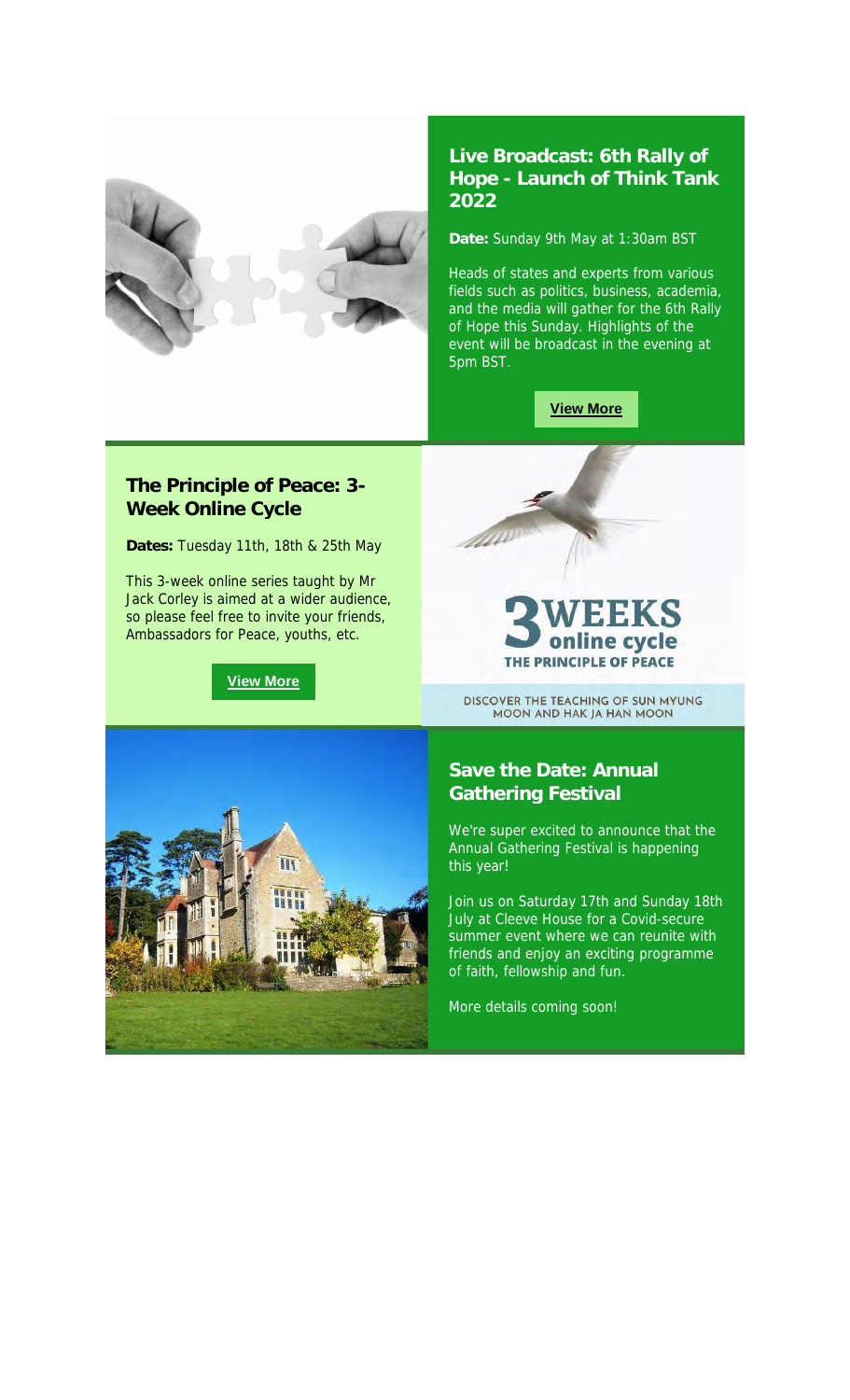### **'Loving, Living Words' by Susan Crosthwaite Now Available to Pre-Order!**

A new book has been produced by the Blessed Family Department called **Loving, Living Words**. It has been written by Susan Crosthwaite and is now available to read through Amazon Kindle while physical copies can be pre-ordered by contacting your local pastor.





## **Available to** read on Kindle!

Pre-order physical copies by contacting your local pastor.



### **A Brief History of the Unification Movement in the UK**

Want to know more about our history?

Check out a detailed timeline of our movement's history in a brand new section on our website!

**View More**

### **Heavenly Tribal Messiah Testimony Series: Eddie & Patricia Hartley (Part 1)**

We hear from Eddie & Patricia Hartley from the Bromley Community as they share about their HTM experiences and sharing the World Peace Blessing. The second part of the testimony will be made available next week!

**View More**

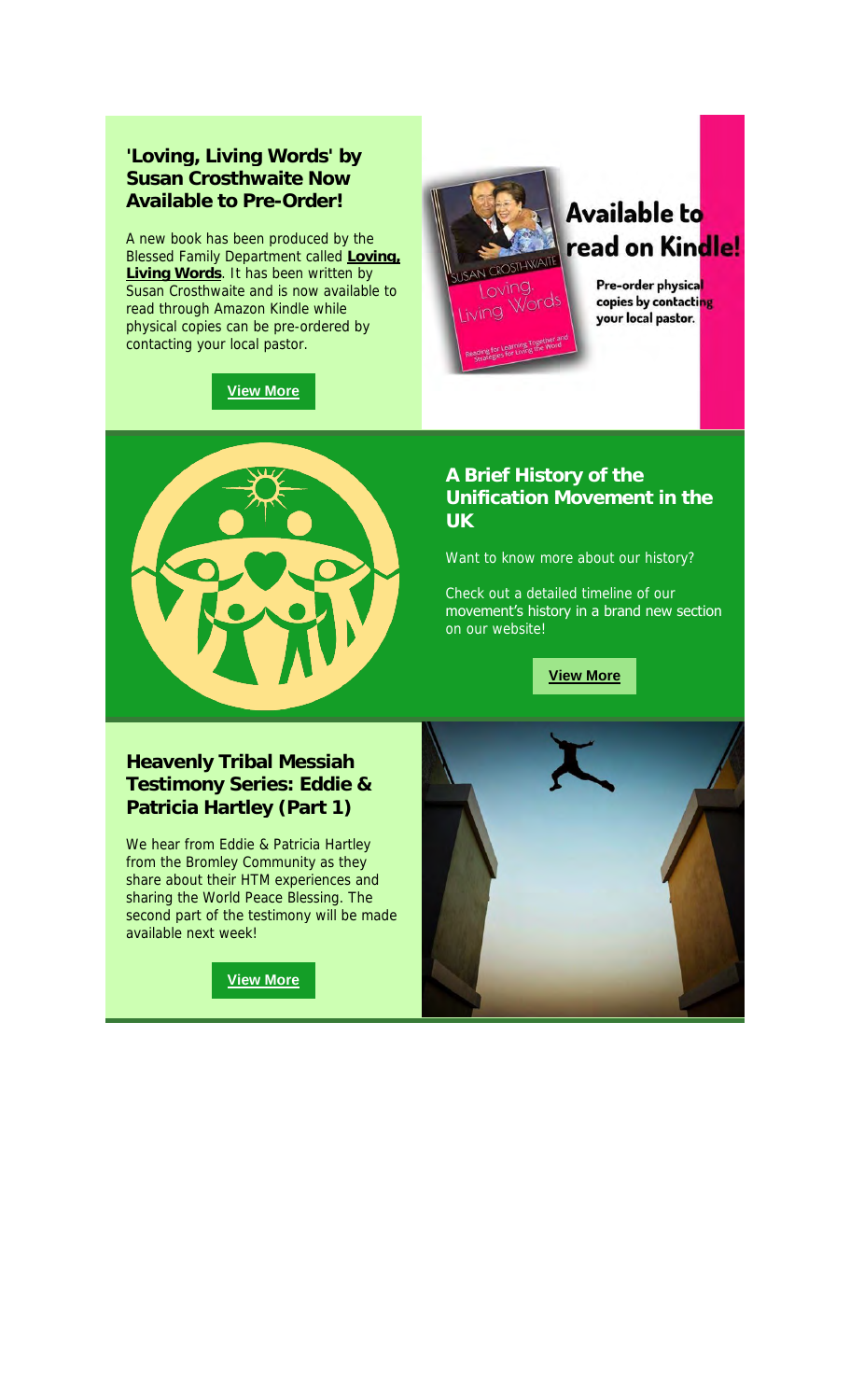

### **True Mother's Book Club for UK Sisters 18+**

"Coming from many communities across the UK, it was also a great opportunity to meet new people and create a sense of sisterhood across the nation. Within the group we had students, mothers, young first generation members and more, there was a real diversity of experience and thought which led to enriching discussions."

**View More**

### **True Mother's Recent Speeches**

"You must live a life that shows how the future of someone that has received Heavenly Parent's Blessing unfolds."

The transcripts of True Mother's messages given during the recent Youth Blessing Festival, Cosmic Blessing and the Special Great Works are now available.

**View More**





**"My Meeting with President Kim Il Sung"**

The audiobook is now available for streaming through Spotify, Apple Podcasts and Google Podcasts, as read by the late Henry Masters.

**Listen Now**

Cheon Il Guk Calendar & Diary 2021 – click here to order now  $\odot$ 

# **| Upcoming Events |**

Please click on the title of the event(s) that you are interested in for further details:

**Community Worship Services** Sunday 9th May